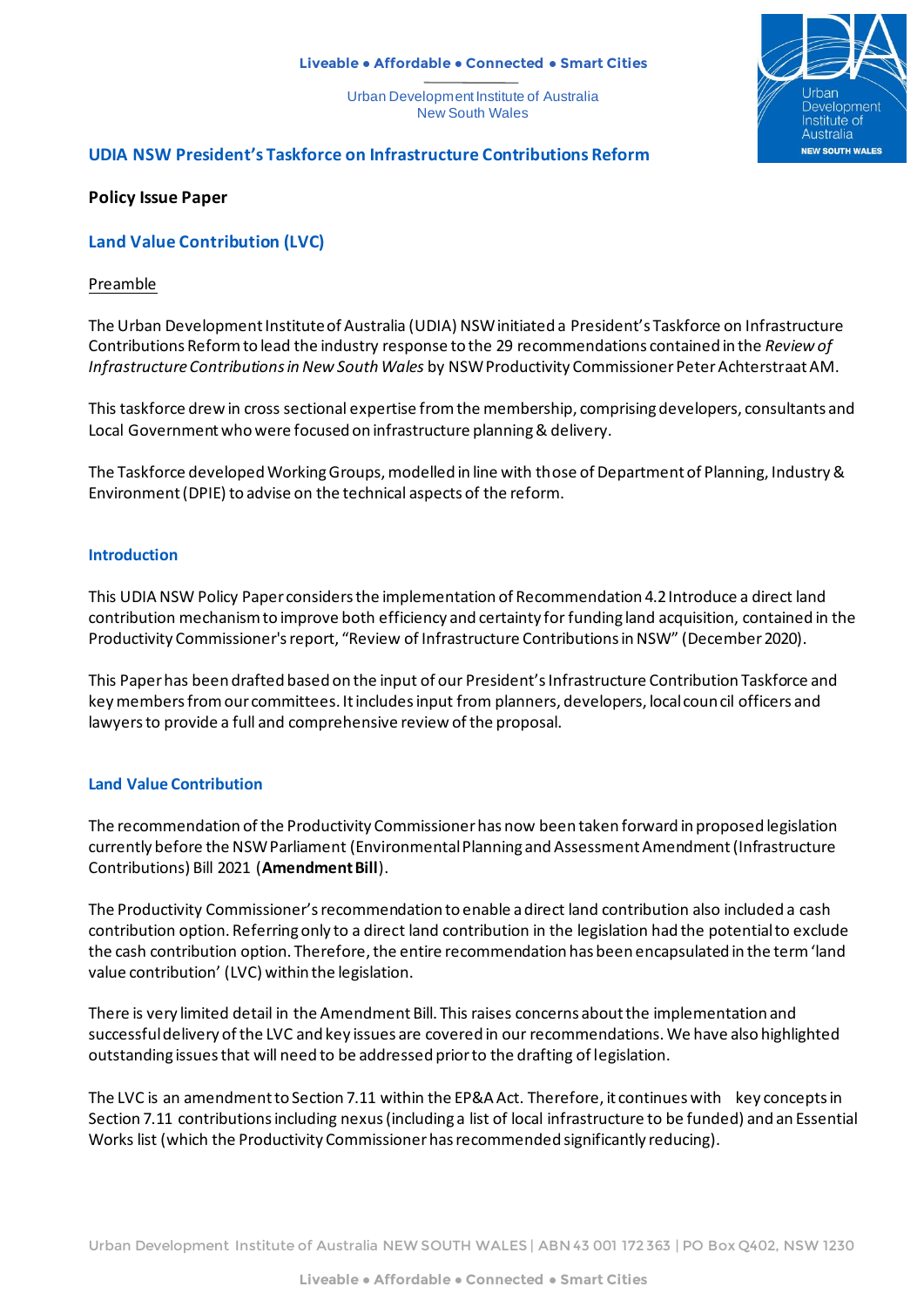Funding for local infrastructure in an LVC area would still rely on funding from Section 7.11/Section 7.12 contributions. The LVC process could provide early and adequate funding for land and/or infrastructure provision within a LVC area and therefore save significant time and cost at later stages and remove the need to use the Land Acquisition (Just Terms Compensation Act) 1991 ("the JTC Act"), significantly reducing the costs of local contributions. Any introduction of LVC, must have a corresponding NPV reduction on 7.11 / 7.12 developer contributions.

The constraints in the current process to fund and deliver local infrastructure are well known. It can take an inordinate amount of time for a council to accumulate funds and acquire the land to deliver infrastructure, particularly the land for infrastructure. This typically results in local infrastructure taking years to come to fruition, slowing development and undermining housing supply.

If the detailed regulations align with the Productivity Commissioner's recommendations, and are implemented well, the LVC reform has the potential to improve feasibility, speed up the delivery of infrastructure and improve housing supply, helping to tackle the NSW housing and affordability crisis. The reform is therefore supported by the UDIA.

## **Recommendations**

Based on the investigations undertaken, this section presents the 17 recommendations, focussed on greenfield areas, to help LVC implementation.

## Governance and Communication

## *Recommendation 1. DPIE should collaborate with the development industry during the bedding-in phase of the reform to resolve any unintended consequences.*

The LVC reform is possibly the most complex of the Productivity Commissioner's recommendations for infrastructure contributions reform increasing the risks to implementation. To reduce these risks, collaboration with the development industry throughout the drawing up of the regulations and guidance and through the bedding-in stage of the reform is essential. UDIA is pleased with the collaboration that DPIE is currently undertaking with the developmentindustry and would like to see this continue.

There are many potential challenges with the treatment of land to be used in a LVC scheme including:

- **Land classification**: Where there is a conflict between the most costefficient infrastructure solution against the most efficient use of the land for housing supply, such as the consideration of constrained land.
- **Fragmented ownership**: Where more than one landowner is involved, but one of the landowners does not wish to engage in an LVC process.
- **Land value rates**: Disputes overland valuations and the appeals process under the JTC Act.
- **Just Terms**: When it is appropriate to use compulsory acquisition powers.
- **Equity**: The rectification process whereby a developer / landowner needs to be compensated should their public purpose land contributions exceed the LVC.

## Processes and Delivery Timeframes

*Recommendation 2. In collaboration with stakeholders, develop a list of potential scenarios that could arise as part of developing an LVC and develop guidance on how to manage those scenarios.*

*Recommendation 3. A responsible party must develop the LVC rate as part of the rezoning process, which should be publicly exhibited with the planning proposal and integrated precinct plan.*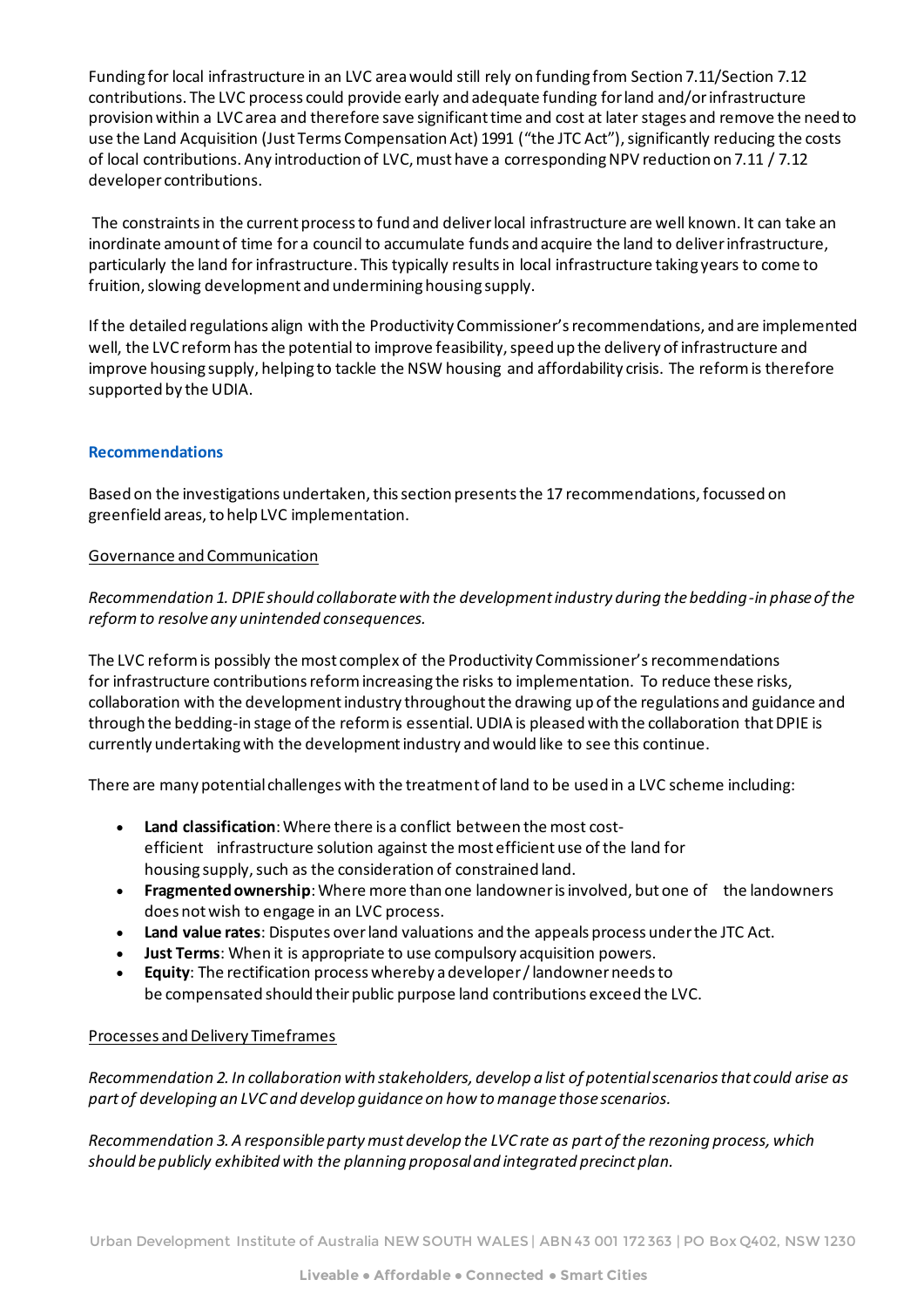*Recommendation 4. A responsible party must identify the public land needed for a LVC area in an integrated precinct plan prior to rezoning.*

*Recommendation 5. Prior to rezoning, a responsible party must develop a properly costed contributions plan to manage cashflow from rezoning through to development.*

*Recommendation 6. Prior to rezoning, a responsible party must publicly publish the delivery timeline for local and regional infrastructure.*

*Recommendation 7. A responsible party must review the delivery timeline for local and regional infrastructure annually and publicly publish any amendments.*

To provide certainty, support feasibility and housing supply the implementation of an LVC should be developed during the rezoning process, as recommended by the Productivity Commissioner. This will also reduce the time delays with the current process, where it can take 18 months to prepare an IPART approved local contributions plan following rezoning and delaying development.

The identification of public land for infrastructure in an LVC precinct, also needs to occur prior to rezoning and as part of the development of the integrated precinct plan and before subdivision. The requirements under the Conveyancing and Law of Property Act 1898 should be addressed to minimise impacts in relation to legal access to a lot.

As per existing section 7.11 contributions, the infrastructure that is being agreed to should be identified at rezoning in an integrated precinct plan. However, the timeline for the delivery of the infrastructure also needs to be agreed, published, and reviewed annually to enable accountability.

The concurrent public exhibition of the planning proposal, integrated precinct plan and LVC rate will provide an opportunity for public scrutiny and future rights of appeal under the JTC Act.

Most precincts also require regional infrastructure funded by State government to deliver housing supply. The provision of this infrastructure needs to be integrated into the plan for the precinct.

In the case where a landowner only needs to contribute cash to a LVC scheme, this money may not be handed over to the council for many years. This creates a cashflow risk for a council and could significantly impact on the delivery of infrastructure.

This issue should be mitigated prior to rezoning, with preparation of a properly costed contributions plan with proposed infrastructure delivery timeframes which tie together the cash inputs with the land acquisitions and the land dedications needed to deliver local infrastructure in a LVC area. This will allow a responsible party to better manage a cashflow risk, which will also be reviewed annually, and account for change as a precinct transforms over a certain duration.

The proposed LVC requires the actual contribution (Land and/or money) to be:

- on or before completion of the first sale of land within a proposed LVC area that has been up-zoned; or
- before the first sale, as a part of a development consent condition for a proposed residential, mixed commercial and industrial development on that land.

#### Calculations and Contributions

*Recommendation 8.Government needs to undertake an individual lot assessment under the JTC Act to determine a LVC for a precinct.* 

*Recommendation 9. A responsible party must not include land cost for infrastructure as a contribution item in any local contributions plan prepared under the LVC process.*

Urban Development Institute of Australia NEW SOUTH WALES | ABN 43 001 172 363 | PO Box Q402, NSW 1230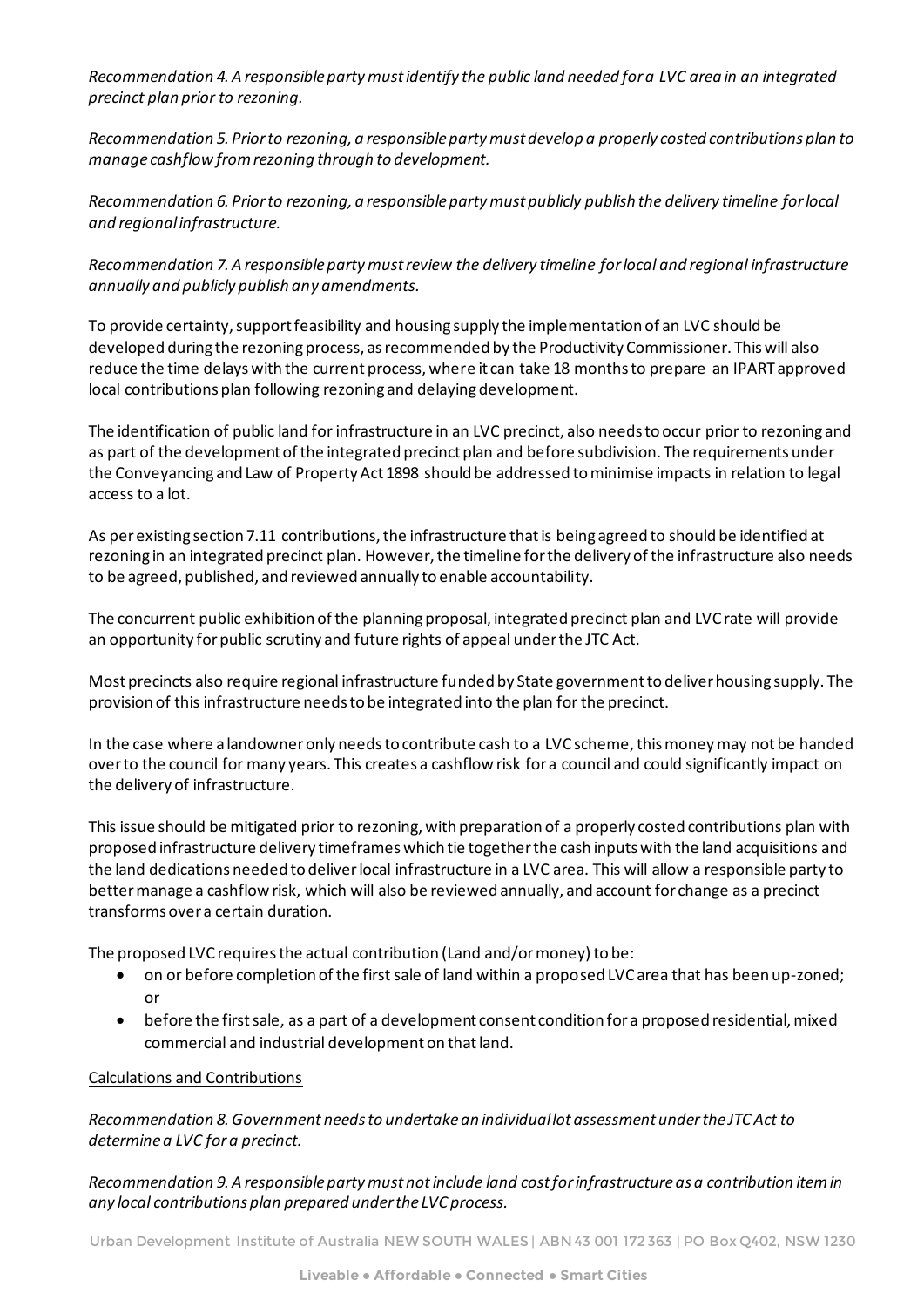## *Recommendation 10. DPIE releases a LVC calculation methodology and land cost index for review by the development industry prior to drafting legislation on the LVC process.*

Charging a percentage of a sale price (i.e., the englobo value) based upon the proportion of all public land to the total is fraught. The requirement of dedicating land at pre-development stage fails to recognise that land has different values and that all land will eventually require roads, drainage and utility services abutting them to be developed. They then become semi-developed, and their value can be multiples of the englobo value suggested by the Productivity Commissioner. Conversely the lands may be drainage land or asset protection land where the reverse may be so.

In all situations, a responsible party must address the requirements of the JTC Act and seek an individual lot assessment valuation, perhaps by the Valuer General, when preparing the LVC for a precinct to address issues related to compensation and legal fairness.

The amount of LVC will be heavily dependent on the "Essential Works list" and UDIA will be putting in a separate submission to IPART, who have been tasked with reviewing this. It will also depend on whether the LVC fully offsets the cost of land acquisition in a section 7.11 for the required infrastructure. Otherwise, in effect, a developer could be asked to provide land for infrastructure and pay for the same bit of land to be acquired. This 'double dipping' would clearly be unfair and run contrary to the principles outlined by the Productivity Commissioner.

Two of the recommendations of the Productivity Commissioner are supported to achieve a well-functioning LVC system – land valuation (4.3: Issue advice for land valuation to improve consistency and accuracy) and indexation (4.4: Index land contribution amounts to changing land values).

Any successful LVC system will need to undertake estimates of land value so that decisions can be made over whether to contribute land or make the equivalent financial contributions. The current system allows dedication of land or cash via VPA where the land cost is agreed based on independent valuation assessments from the developer and council. Because most of the land acquisition occurs at later stages, councils are forced to buy land at rezoned rates based on recent market sales.

Decisions on when a financial land value contribution needs to be made will vary. It could be several years after land has been rezoned. Therefore, the choice of how to index the value of that land to enable the calculation of the financial contribution is essential.

The Review Report recommended that the Valuer General should develop a land cost index and improved guidance for land valuations. This will ensure valuations are appropriate and land contributions better align with costs.

## The Role of DPIE

*Recommendation 11.Develop procedures and guidance to handle the outcomes of a review of an LVC scheme where changes to land and/or financial contributions need to be made.*

*Recommendation 12. Set up a co-ordinating body before re-zoning to manage the delivery of an LVC area covering both local and regional infrastructure and ensure that the co-ordinating body has access to the information it needs to be properly informed and make decisions.*

*Recommendation 13. Create a clear and effective path of escalation for managing LVC co-ordination issues including at cabinet sub-committee level.*

*Recommendation 14.DPIE and local councils to develop a communication program to explain LVC to landowners and developers.*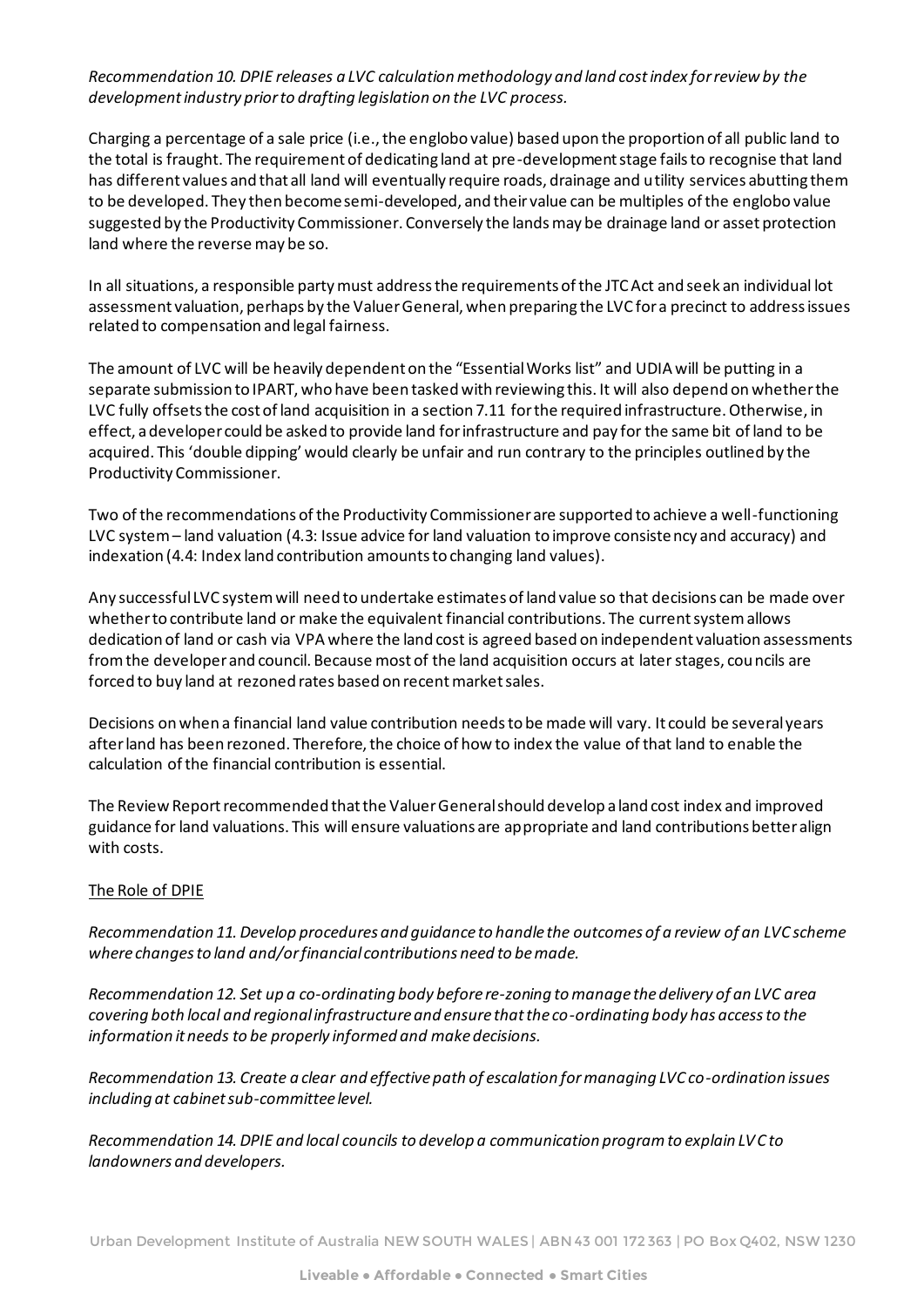Upon review, changes to the LVC scheme could be made and this could result in the need for land or financial contributions and a pay-back scheme. This may require negotiations on valuations and timing. Therefore, some sort of arbitration process may be required perhaps involving the Valuer General to provide input. Procedures and guidance need to be developed in each of these scenarios so that it can be handled appropriately.

The successful delivery of an LVC area usually requires co-ordination between multiple state agencies, local government, landowners and developers to ensure timely approvals, infrastructure is provided as and when agreed and housing supply is delivered. This includes both local and regional infrastructure. To achieve this, a co-ordinating body should be set up before re-zoning with appropriate escalation measures that have the necessary clout to resolve issues.

To do its job properly, the co-ordinating body will need to have information on accumulated funds, spending plans, updates on infrastructure projects and the use of land for providing infrastructure.

LVC represents a departure from current processes, with some developers wanting to hold- out until the market rises, allowing them to capitalise further from the rezoning and shrinking land supply. A communication program may be required here to educate landowners and developers about the benefits and constraints of the new LVC charge.

### Currently applied planning processes

## *Recommendation 15.DPIE to retain the ability for voluntary planning agreements to support greenfield and brownfield development as an alternative planning process to fund local infrastructure.*

Voluntary Planning Agreements have been an essential part of helping to deliver housing supply and infrastructure. Removing this option could cause major issues with the delivery of housing and therefore needs to be retained as an option including where an LVC is being considered.

#### Scenario Testing

## *Recommendation 16. A responsible party must develop an equitable LVC rate based on DPIE guidelines and a process for compensation for those landowners that have a higher-than-average LVC contribution.*

To gain a full appreciation of potential impacts on the LVC method, a scenario test was undertaken by UDIA. The test applied a generic 5-hectare land parcel (160 dwelling lots) within the Northwest Growth Area to test feasibility and scenarios. The scenario concluded that the LVC is a workable outcome to provide for the upfront funding of local infrastructure without a significant disadvantage from the various scenarios which were assessed (See Appendix 1).

Within a precinct, the amount of land required for local public infrastructure will be assessed as a percentage of the total area. For example, if a 1,000-ha greenfield area is rezoned from residential and the amount of public infrastructure land needed is 150 ha (15%), then the LVC becomes 15%. The LVC may be either as land, cash or a combination of land and cash.

To assess how the LVC may work in practice, UDIA applied current sales revenues, residual land values and development costs and profit / risk to test the impact on different landowner scenarios and feasibility.

UDIA tested two general scenarios, whether the LVC is paid early (englobo land) or later in the development life cycle (saleable lots).

For each of the two general scenarios, three sub-scenarios were tested reflecting a situation where landowners have either a deficit or surplus of land available to satisfy the LVC (based on a Productivity Commissioners example).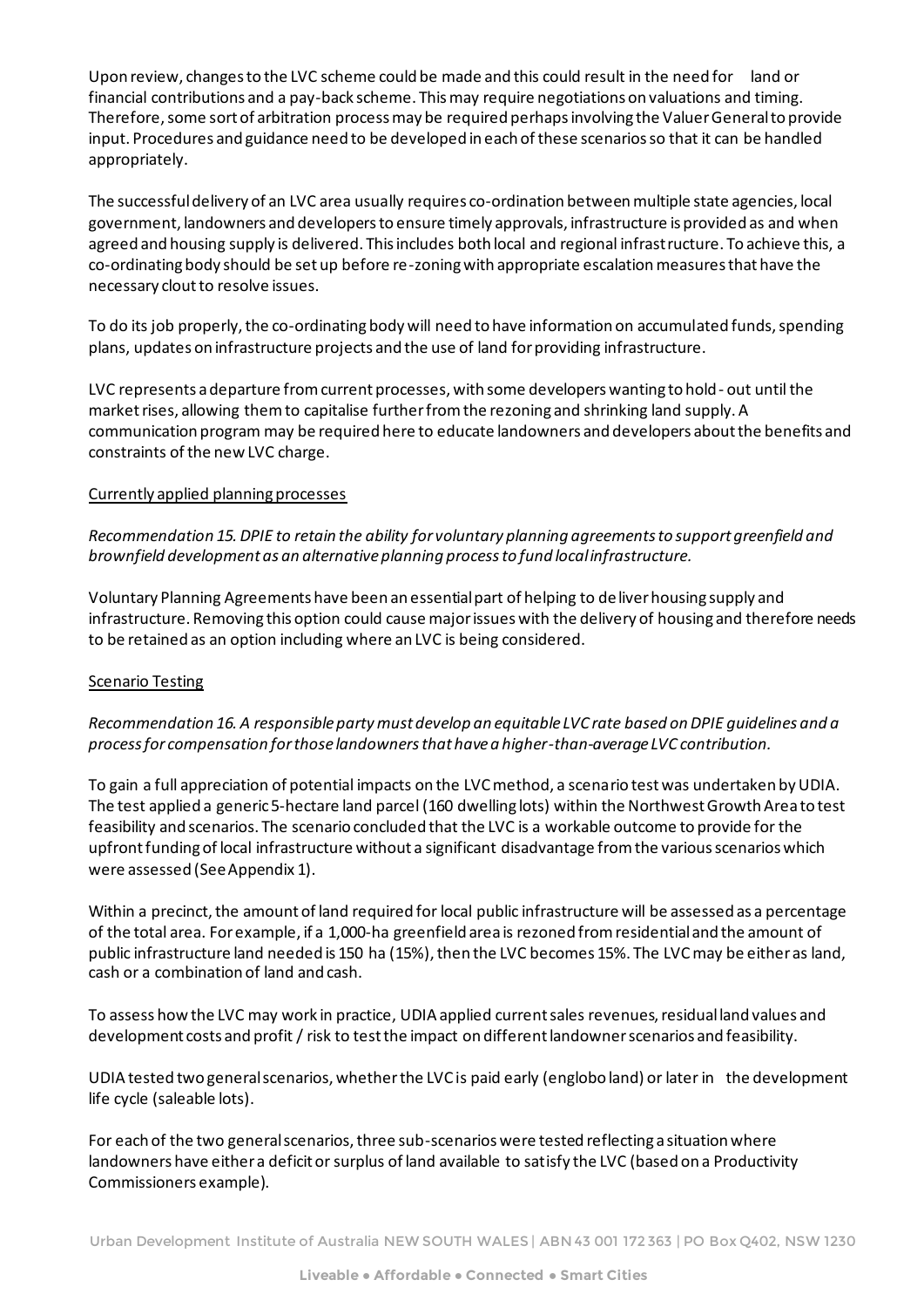In each scenario, UDIA assumed that the LVC of each of the three landowners is at the same dollar rate per square metre. In practice, transactions will be based upon "market value".

The findings indicated that, in principle, a landowner with a surplus of public purpose land is no "worse off" than a landowner with a deficit (or a fully developable site) if the LVC process is based on residual land valuations.

#### **Conclusion**

The LVC proposal provides an opportunity to shorten the timeframe to deliver local infrastructure and provide greater industry certainty to support development feasibilities in some existing priority precincts and newly identified LVC areas. A shorter development timeframe is also possible by ensuring that an integrated precinct plan and a local contributions plan are completed prior to rezoning.

Provided that the recommendations here are addressed, and there is an integrated rollout of supporting regional infrastructure administered under the RIC Grant funding program, the LVC scheme could allow for the coordinated delivery of infrastructure to support development and minimise delays to housing supply once land is rezoned.

UDIA is keen to work with DPIE in the proposed working groups and encourage resolution of the issues presented in this Policy Paper and importantly, to gain a further understanding of the detail embedded in this major policy initiative.

#### **Outstanding Issues**

UDIA will be undertaking further work to examine the following issues:

- How will the LVC concept be applied to brownfield areas and urban renewal precincts?
- How will a responsible party manage a landowner who does not participate in the LVC concept and seeks to delay planning and infrastructure roll-out for a precinct?
- Whether the LVC can and should be applied to land already re-zoned?
- Implications for existing Project Delivery Agreements (PDA) currently in preparation.